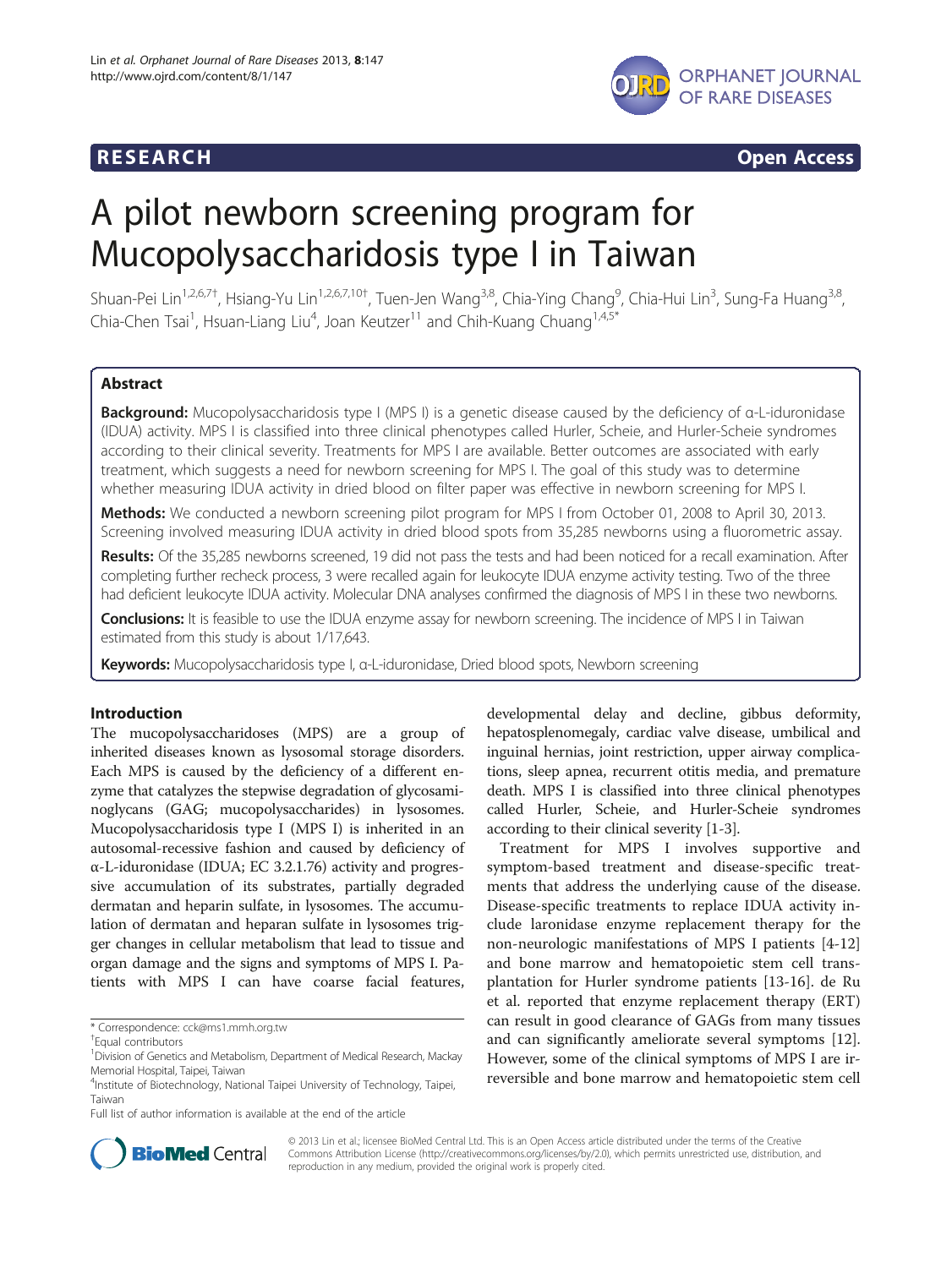transplantation must precede developmental decline [[14\]](#page-6-0). Thus, early diagnosis is crucial and positively related to the response of MPS I patients to diseasespecific therapies. Data from siblings who began treatment at different ages suggest that initiation of laronidase treatment in infancy, before the development of significant disease manifestations, may improve outcome with respect to coarse facial features, musculoskeletal disease, cardiac valve disease [\[17\]](#page-6-0) and brain MRI abnormalities [\[18](#page-6-0)]. These results suggest that early diagnosis of MPS I through newborn screening may improve the prognosis of patients with MPS I.

MPS I patients were 5.3% of the MPS patients diagnosed in Taiwan from 1984 to 2004. A Taiwanese MPS I birth prevalence of 0.11 per 100,000 live births was estimated using diagnostic frequency data, population data, and a review of all MPS I patient's medical records [[19\]](#page-6-0). This estimated birth prevalence is lower than expected, but may reflect undiagnosed and misdiagnosed MPS I patients. We conducted a pilot MPS I newborn screening program in Taiwan from October 1, 2008 through April 30, 2013. The objectives of the study were to determine whether measuring IDUA activity in dried blood on filter paper was effective in newborn screening for MPS I and to determine the birth prevalence of MPS I in Taiwan.

# Materials and methods

# Dried blood spot sample preparation

Dried-blood spot (DBS) samples were prepared using the National Committee for Clinical Laboratory Standards protocol (NCCLS standard LA4-A4), "Blood Collection on Filter Paper for Neonatal Screening Program" [[20,21\]](#page-6-0). Blood samples were collected by heel puncture on the third day of life. Drops of blood were spotted directly on filter paper (ToYo PKU No.545, Japan), and dried at least 4 hours at room temperature. DBS samples were stored at 4°C in zipper-lock plastic bags. IDUA activity was measured in two 3.2-mm-diameter disks from each DBS. From October 1, 2008 to April 30, 2013, a total of 35,285 samples from newborns were collected from our hospital. DBS samples from two patients with a confirmed diagnosis of MPS I (before and after ERT) and 4 MPS I obligate carriers were also included in this study. All samples were collected following written informed consent.

# Chemicals

All chemicals were obtained from Sigma Co., and the substrate, 4-methylumbelliferyl-α-L-iduronide, was purchased from Toronto Research Chemicals in Canada.

### Control DBS filter papers

Blood collected in EDTA from normal volunteers and pooled was used to make a normal control (C1,  $n = 20$ )

and an inactivated control (C2,  $n = 20$ ). Inactivated control DBS were placed in a 50°C oven for 96 hours to degrade IDUA activity. These control dried blood spots on filter paper (DBFPs) were used for assay quality control.

### IDUA enzyme assay

A modification of the method published by Chamoles et al. was used [[22,23](#page-6-0)]. Elution buffer contains 50 mmol/L formate buffer (pH 2.8) and 3.57 μmol/L d-saccharic acid-1, 4-lactone. A reaction mixture contained the elute solution and the substrate (4-methylumbelliferyl-α-Liduronide) in a 2:1 ratio (v/v). One 3.2 mm disc, which contains approximate 3.55 μL of blood was punched from each DBS using a Wallac DBS puncher (Perkin Elmer, Inc., USA), and placed into 96-well black microtiter plate (F 96, Nunc, Denmark). Thirty μL of reaction mixture (two parts elution buffer and 1 part substrate) was added to each well. The plate was covered well with foil to avoid influences from light, air, and humidity. The plate was incubated at 37°C in an orbital shaker at 250 rpm (Medclub Scientific CB-2201) for 20 h. One-hundred and fifty μL of glycine-carbonate buffer (stop solution) was added to each well and the plate was kept at room temperature for 30 minutes to stop the reaction. The fluorescence of the enzyme product, 4-methylumbelliferone (4-MU), was measured by using a microplate Fluorometer (Victor 2D® Neonatal Fluorometer, Perkin Elmer) with excitation 360 nm and emission 450 nm. The filter paper did not need to be removed during the analysis. The fluorescence readings were corrected for blanks, and the results were compared with the fluorescence from a 4-MU calibration curve. IDUA enzymatic activities were expressed as micromoles of substrate hydrolyzed per liter of blood per 20 h.

### Calibration curve

A calibration curve was made fresh each time the test was performed. A 50 mM 4-MU stock solution was prepared in DMSO. A 0.02 μM working standard solution was first prepared in deionized water, and diluted serially to generate seven calibrators at concentrations of 0.02, 0.008, 0.0032, 0.00128, 0.000512, 0.0002048 μM. Water was used as a blank. The regression analysis  $(r^2)$  of the calibration curve (fluorescence reading vs. concentrations of 4-MU calibrations) was excellent ( $r^2 = 0.991$ ).

### Results

In the study, forty samples were run and calculated for within-run and between-run precisions (Coefficient of Variance; CV%). All the 40 samples were run in 6 consecutive replicates for within-run analysis, and a duplicate analysis of each sample  $(n = 40)$  was performed on 6 different days sequentially. The within-run and betweenrun precisions of DBFP fluorescence enzyme assay were 9.35% and 11.99%, respectively. In order to ensure the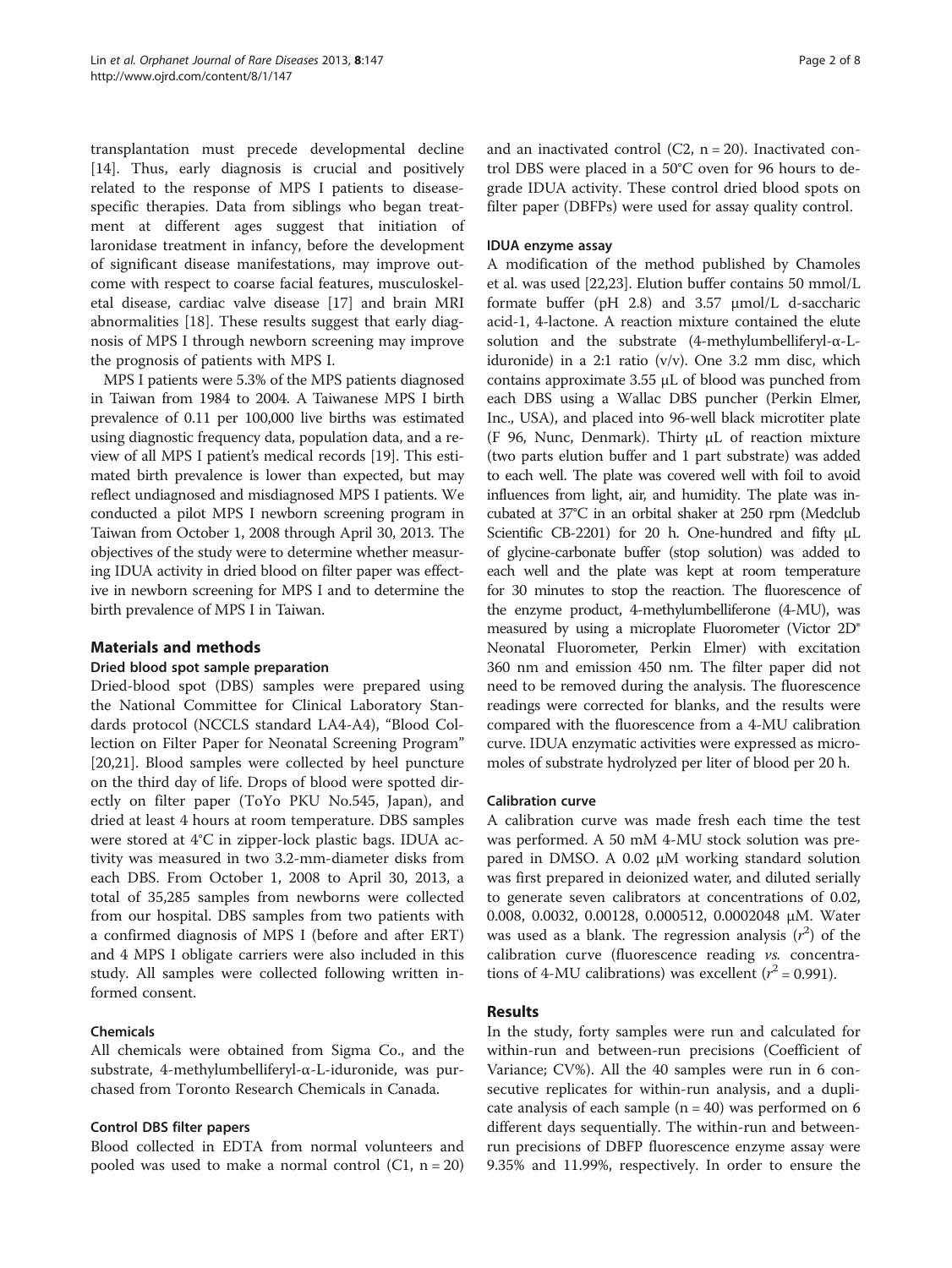stability and the accuracy of fluorescence enzyme assay in DBFP, the within-run and between-run precisions of control DBFPs (C1 and C2) were also evaluated, which were 7.11% and 8.57% for C1, as well as 9.16% and 8.70% for C2, respectively. The overall IDUA activities in average of C1 and C2 were  $54.48$  ( $\pm$  4.51) and 31.55  $(\pm 2.92)$  μmol/L blood\*20 h.

The reference values of IDUA activities using DBFP fluorescence enzyme assay were 9.03 - 69.52 μmol/L blood\*20 h (Mean  $\pm$  SD = 39.58  $\pm$  15.12; n = 2173) (Figure 1), and the samples showed a normal distribution (Kolmogorov-Smimov  $Z = 7.703$ ) analyzed with the SPSS for Windows 11.0 program (SPSS Inc., Chicago, IL, USA) (Figure [2\)](#page-3-0). For the confirmed MPS I patients before ERT  $(n = 2)$ , the IDUA activities were both less than 5% of the normal population, and ranged from 0.29 to 0.95 μmol/L blood\*20 h. The IDUA activities obtained from the same patients who have received ERT by weekly infusion  $(n = 2)$ showed significantly elevated about ten-fold increases, ranged from 5.53 to 6.77 μmol/L blood\*20 h. The IDUA activities of the carriers who are the parents of the confirmed MPS I patients  $(n = 4)$  were slightly reduced in concentrations when comparing with the normal values, ranged from 9.40 to 19.82 μmol/L blood\*20 h.

In this MPS I newborn screening project, a total of 35,285 newborns were analyzed. In those, 58 newborns had IDUA activity less than 9.03 μmol/L blood\*20 h at the first screening test. Most of them  $(n = 39)$  were exclusive and their data showed normal instead after a second rechecked analysis with the original DBS samples.

The other 19 infants did not pass the tests and had been noticed for a recall examination. All 19 neonates (recalled rate = 0.054%) had completed the further rechecked process, and only three infants still had IDUA activities in DBFP lower than 9.03 μmol/L blood\*20 h. In order to confirm the diagnosis of those subjects, a series of tests including urine GAG quantification (DMB/CRE ratio), urinary GAG two-dimensional electrophoresis (2-D EP), leukocyte IDUA enzymatic assay, and molecular DNA analysis had been arranged. All the methods described previously [[24](#page-6-0),[25](#page-6-0)] or from literatures reported elsewhere [\[26](#page-6-0)]. The results of the above confirmative methods showed that 2 infants had marked deficiency of IDUA activities were typical of MPS I patients (less than 5% of the reference values, 6.8- 37.0  $\mu$ mol/g protein/hr), and another that showed definitely reduction in IDUA activity might be a carrier (3.5 μmol/g protein/hr). The urinary DMB ratios of the 3 infants were all normal comparing to the reference values of newborn  $(44.6 \pm 23.7 \text{ mg/mmol}$  creatinine). The 2-D EP results showed a distinct dermatan sulfate but a faint heparan sulfate pattern in the 2 affected infants and another (carrier suspected) was normal.

The molecular DNA analysis was demonstrated on the 2 highly suspicious MPS I infants and their parents based on the methods reported by Sun et al. [\[27\]](#page-6-0) and Wang et al. [[28](#page-6-0)]. In the study, the PCR primer sequences and PCR conditions were modified and listed in Table [1](#page-4-0). PCR products were purified and sequenced using ABI Prism 3730 DNA sequencer (Applied Biosystems). All

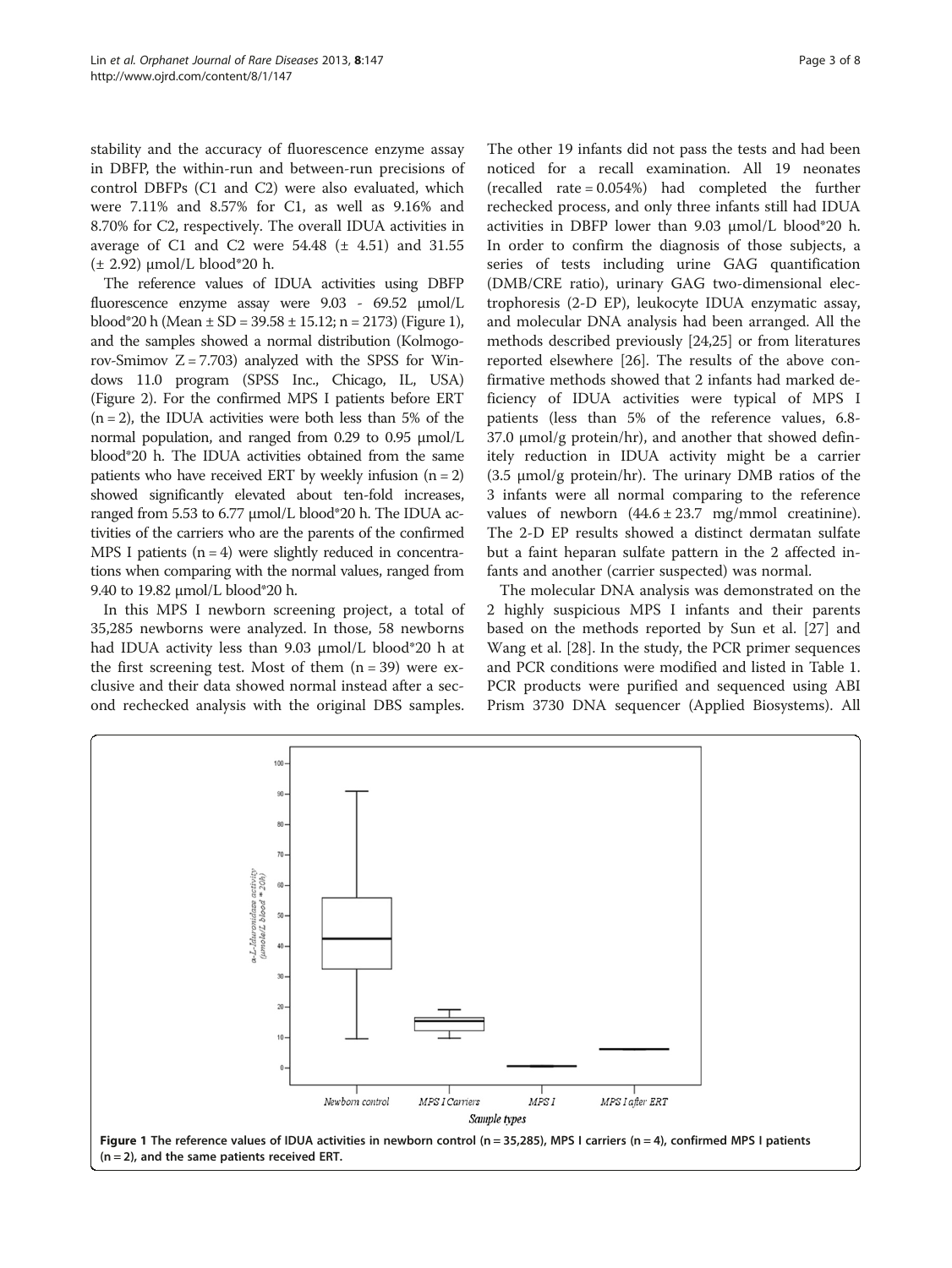<span id="page-3-0"></span>

amplified fragments flanking exons were analyzed to identify variations. Mutations were further verified by restriction analysis of PCR products. Two point mutations were identified in the infant A confined as  $c.303$   $G > A$ (R105Q) that inherited from father/  $c.484$  G > A (R162K) that inherited from mother. For the infant B, the point mutations were also identified and confined as c.344 G  $>$  T (D119Y) inherited from father/ c.99 T  $>$  G (H33O) from mother. All sequence changes were confirmed by restriction enzyme testing on a second PCR product, and the restriction enzyme tests for 4 known mutations in both MPS I patients were listed in Table [2.](#page-4-0) Molecular genetic testing of IDUA to determine carrier status was performed to both parents of infant C who was highly suspected to be an MPS I carrier.

## Discussion and conclusion

The reported birth incidence of MPS I in Taiwan (0.11 per 100,000 live births) is equivalent to the prevalence rate in UK published by Murphy et al. [[29\]](#page-6-0), and about one tenth of the prevalence reported by Moore et al. [[30\]](#page-7-0). The overall incidence of MPS is estimated to be 1 in 10,000 ~ 22,500 births in Europe [[1-3](#page-6-0)[,31](#page-7-0)], and MPS I is by far the relatively rare type. Nelson et al. had

published and estimated an incidence of 1 in 76,000 for Hurler syndrome in Northern Ireland, which was proposed to be higher than previously recorded from Lowry and Renwick in 1971 [[32](#page-7-0),[33](#page-7-0)]. Murphy et al. reported that the birth incidence was 1 in 26,206 with a carrier frequency of 1 in 81 [[29](#page-6-0)], which is nearly three-fold higher than that reported by Nelson. A more recently published report by Scott, et al. showed a higher frequency of MPS I (1 in 35,700) in Washington State, USA [\[34\]](#page-7-0) which was 3-fold greater than the prevalence estimated from clinical studies [\[31,35\]](#page-7-0). Based on the results in this study, the actual incidence of MPS I in Taiwan is about 1 in 17,643 births, and indicates that there are approximately 10 to 12 new patients to be born each year in Taiwan. For early detection purpose, making early diagnosis is extremely valuable, and thus giving them early therapy can help saving lives and preventing brain damage or other health problems.

In the past few years, many screening methods have been proposed for MPS I newborn screening purposes, including immunochemistry assay [\[36\]](#page-7-0), tandem mass spectrometry method [\[37](#page-7-0)-[39](#page-7-0)], and fluorescent enzymatic assay [[22](#page-6-0),[23](#page-6-0)]. In those, the developments of multiplex assay by using tandem mass spectrometry newborn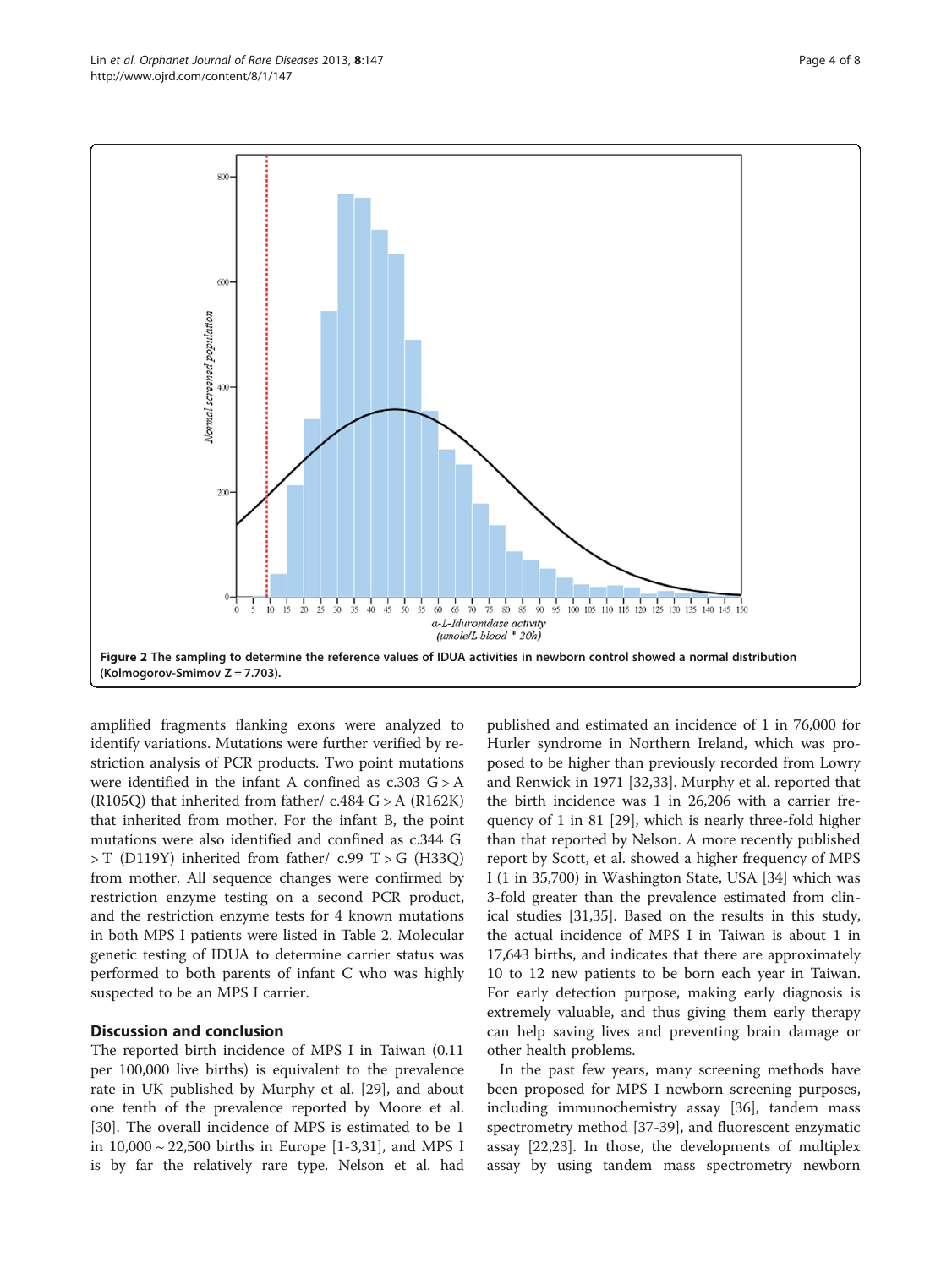| Exon           | Primer sequence                   | Amplicon length (bp) | Annealing temperature (°C) |
|----------------|-----------------------------------|----------------------|----------------------------|
| $\overline{1}$ | F:5'-CCGCAGTCCCGAGCAC-3'          | 277                  | 60                         |
|                | R:5'-GCTCCGGTCTCTGAAGCTCT-3'      |                      |                            |
| $\overline{2}$ | F: 5'-CCCTCGTCTTACTGCTGCTG-3'     | 401                  | 60                         |
|                | R: 5'TCCCATCTGTGCCTCTGTAA-3'      |                      |                            |
| 3,4            | F: 5'-CATACCAGGCCTTCATAGGG-3'     | 708                  | 58                         |
|                | R: 5'CCAACCTATCCCTTGTCACC-3'      |                      |                            |
| $\overline{5}$ | F: 5'-CATCACCTTGCACCCTCC-3'       | 273                  | 60                         |
|                | R: 5'-CGTCTACACCTGCCCTGG-3'       |                      |                            |
| 6              | F: 5'-CCGCTCATCCCCAGGGCAGGTGTA-3' | 301                  | 60                         |
|                | R: 5'-ACAGCGGCTGAGGGCGCAGAACAC-3' |                      |                            |
| $\overline{7}$ | F: 5'-CATCTCCCTCCACAGGAAGGTG-3'   | 500                  | 60                         |
|                | R: 5'-GGTAGCTCAGGAAGGCATTGTC-3'   |                      |                            |
| 8              | F: 5'-TTCCTCCCGAGACGGGACAGGCGA-3' | 437                  | 60                         |
|                | R: 5'-CTCCCCTTGGTGAAGGAGTC-3'     |                      |                            |
| $\circ$        | F: 5'-TGGGGACTCCTTCACCAAGGGGAG-3' | 370                  | 60                         |
|                | R: 5'-CAGAGCCCCAGCGGGGCCAGAGAC-3' |                      |                            |
| 10             | F: 5'-ATCTACGCGAGCGACGAC-3'       | 470                  | 60                         |
|                | R: 5'-GGTCCTCAGGGTTCTCCAG-3'      |                      |                            |
| 11             | F: 5'-GTGTGGGTGGGAGGTGGAGCGGTG-3' | 302                  | 60                         |
|                | R: 5'-AGGGAAGGGCTGTGAGGCGTCGG-3'  |                      |                            |
| 12             | F: 5'-GCTTTTGCTGGTGCACGTGT-3'     | 295                  | 60                         |
|                | R: 5'-AAGTGGCCCGAGTGACCGCAT-3'    |                      |                            |
| 13,14          | F: 5'-CCTAGGGGACATGAGATGGA-3'     | 814                  | 58                         |
|                | R: 5'-CGGGGTTTACCCTTGGAG-3'       |                      |                            |

<span id="page-4-0"></span>Table 1 PCR primer sequences, amplicon length and PCR reaction temperature

screening for detectable congenital metabolic diseases, particularly the lysosomal storage diseases (LSD) is thought to be the main stream worldwide in the future. However, those tandem mass assays still have many obstacles to overcome, such as the high-priced instrumentation, unstable substrate and commercially unavailable in part, time-consuming procedures, complexity, and high total cost. The immunochemistry assay using DBFP is another issue commonly used for LSD newborn screening purposes; however, the specificity and the purity of an antibody may affect the ability between antigen and antibody conjugation. Additionally, a false-negative result may be produced due to dysfunction of the detectable antigen (enzyme). In this study, the determination of IDUA activity in DBFP using fluorescence enzyme assay is a secure method for MPS I diagnosis. The DBS fluorescence enzyme assay has many advantages including simple performance, cost effectiveness, high sensitivity and high specificity, high throughput, and limited false positive detection. A diagnostic algorithm for MPS I is provided in Figure [3](#page-5-0). The first or a further second testing on the original DBFP sample is accomplished that may rule out the false

|  | Table 2 Restriction enzyme test for 4 known mutations in MPS I patients |  |  |  |  |  |  |
|--|-------------------------------------------------------------------------|--|--|--|--|--|--|
|--|-------------------------------------------------------------------------|--|--|--|--|--|--|

| <b>Patients</b> | <b>Mutation</b>    | <b>Primers</b>                  | <b>Restriction enzyme</b> | Fragment size (bp)  |
|-----------------|--------------------|---------------------------------|---------------------------|---------------------|
| Infant A        | R <sub>105</sub> O | F: 5'-CCTTCTGCAGGGGGTCCACTGT-3' | Bsr Gl                    | N: 286              |
| Infant A-father | (exon3)            | R: 5'-CAAACCCTGGAACACAGGAG-3'   |                           | $M: 286 + 262 + 24$ |
| Infant A        | R162K              | F: 5'-ACCCACCTGGACGGGTACCGG-3'  | Apo I                     | N: 357              |
| Infant A-mother | (exon4)            | R: 5'-TGCGCTCGCCCACCGATGAAT-3'  |                           | M: $357 + 339 + 18$ |
| Infant B        | D119Y              | F: 5'-CATACCAGGCCTTCATAGGG-3'   | <b>Bsr</b> GI             | N: 251              |
| Infant B-father | (exon3)            | R: 5'-TGGTTCTCCCTGAGAATGT-3'    |                           | $M: 251 + 234 + 17$ |
| Infant B        | <b>H330</b>        | F: 5'-GAGGCCCCGCACCTGCTGCA-3'   |                           | N: 174              |
| Infant B-mother | (exon1)            | R: 5'-GCTCCGGTCTCTGAAGCTCT-3'   | Pst                       | M: $174 + 154 + 20$ |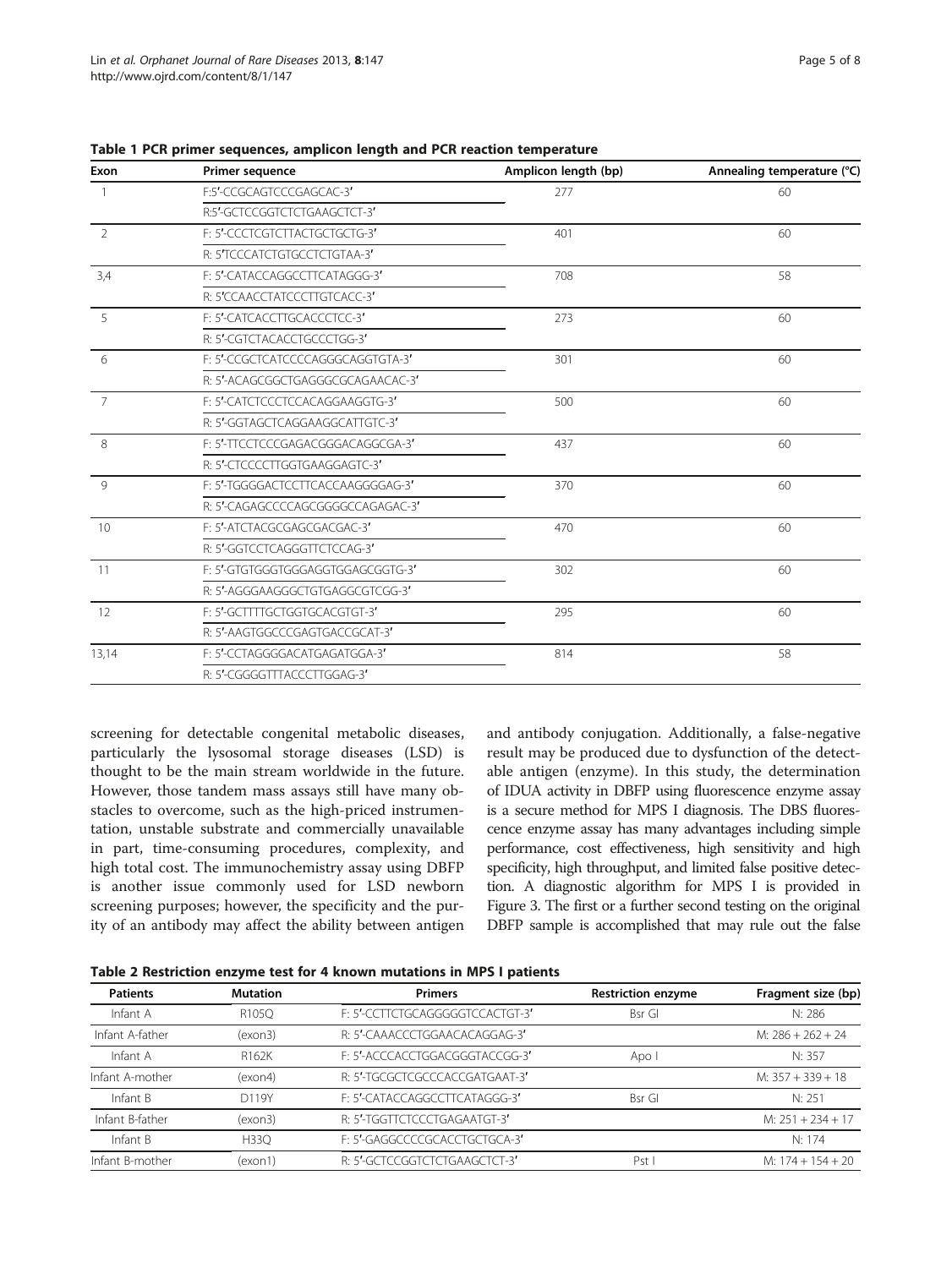<span id="page-5-0"></span>

positive samples from the highly suspicious cases including the carriers. The cut-off points of IDUA activities in DBFP by using fluorescence enzymatic assay were 19.82 and 9.03 μmol/L blood\*20 h in the first and second time tests, respectively. The parents of highly suspicious infants will receive a recall notice for a second DBFP sample collection if the result of DBS fluorescence enzyme assay is less than the cut-off point, 9.03 μmol/L blood\*20 h. The confirmative examinations such as leukocyte enzymatic assay and molecular DNA analysis will be performed while the second rechecked DBS fluorescence enzyme assay failed.

The IDUA activity detected by using DBS fluorescence enzyme assay is adapted for the initial diagnosis of MPS I. However, it is extremely important to guarantee the quality of DBFP samples, including collection, transport, and storage. According to the results published by Chamoles et al., there were no significant changes in enzyme activity of DBFP samples after storage for 21 days at 4°C or −20°C; in contrast, the IDUA activity will significantly decrease while the DBFP samples are stored at

room temperature for the same period [\[21](#page-6-0)-[23\]](#page-6-0). In our study, the collection, transport, and storage of DBFP samples all followed the requirements of the National Committee for Clinical Laboratory Standards protocol (NCCLS standard LA4-A4), and the quality of the DBFP was ensured.

In summary, the fluorescent enzymatic assay has the potential to be adopted for newborn screening of MPS I. The method is reliable, sensitive, validated, easy to perform, and cost-effective in measuring IDUA activity in DBFP when comparing with the tandem mass spectrometry newborn screening method. The fluorescent enzymatic assay does not require an expensive instrumentation and trained staff, and the cost per assay is about two thirds of the tandem mass spectrometry method. The incidence of MPS I in this study is about 1/17,643 that might be overestimated due to the small sample size. In order to screen out more suspicious subjects actively and gauge prevalence accurately, we will continue and extend the sample numbers cooperated with other newborn screening centers in Taiwan.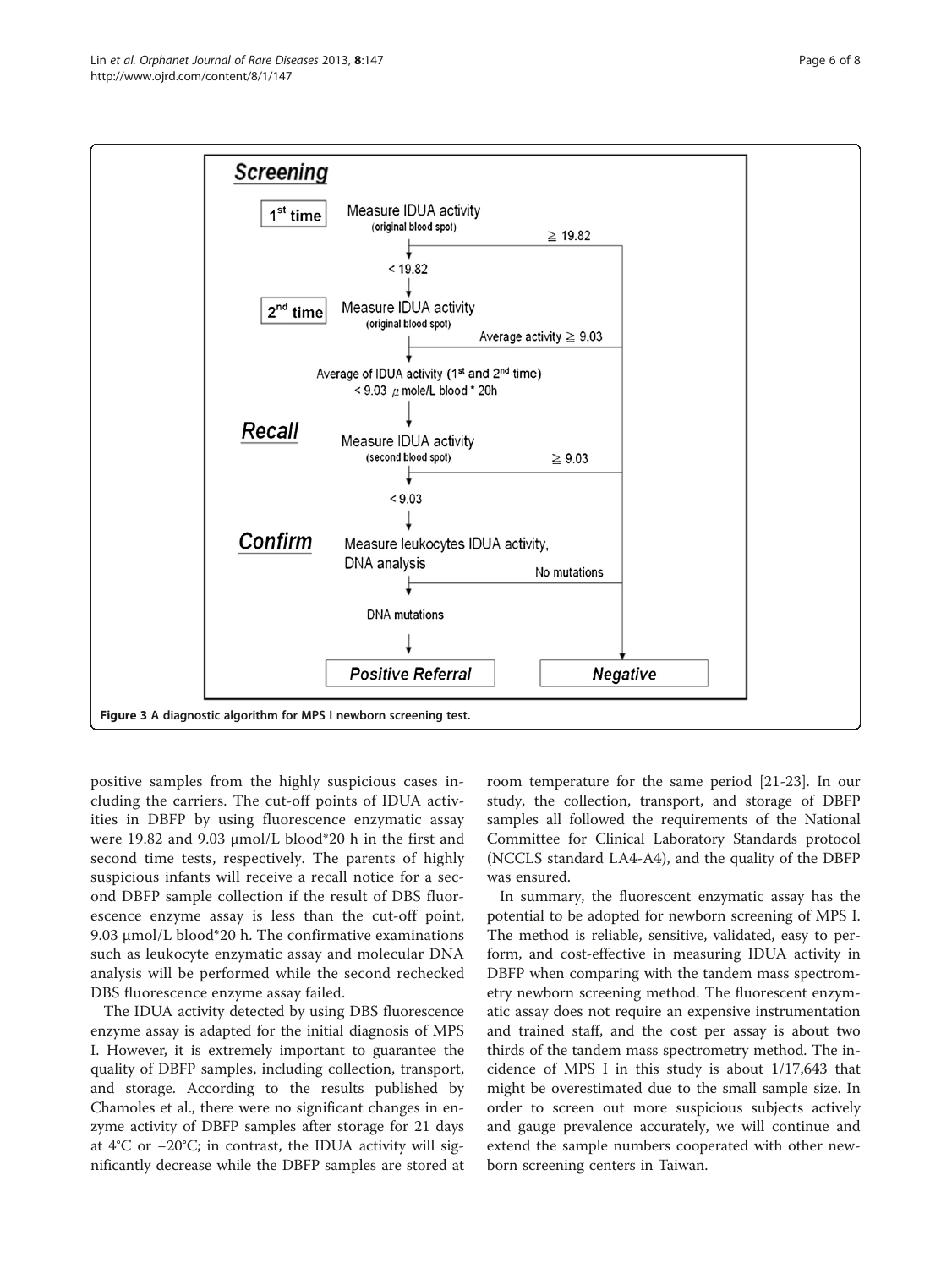#### <span id="page-6-0"></span>Competing interest

The authors declare that they have no competing interests.

#### Authors' contributions

SPL and HYL performed acquisition, statistical analysis and interpretation of data, and drafting of the manuscript. CKC participated in design of the study, interpretation of the data and helped to draft the manuscript. TJW, CHL, SFH, CCT, HLL, and JK performed biochemical analyses and revised the manuscript. CYC was responsible for patient screening. All authors read and accepted the manuscript.

#### Acknowledgment

The authors thank J.E. Wraith, MD for valuable comments of the manuscript, and Dar-Shong Lin, MD for proposal review. We would like to express our sincere thanks to the staffs of Clinical Laboratory and Pediatric Departments of Mackay Memorial Hospital for the sample collection. This study was supported by the research grants from the National Science Council, Taiwan (NSC-102-2314-B-195-006 and NSC-102-2314-B-195-017-MY3), Mackay Memorial Hospital (MMH-I-S-600), and Genzyme Corporation.

#### Author details

<sup>1</sup> Division of Genetics and Metabolism, Department of Medical Research, Mackay Memorial Hospital, Taipei, Taiwan. <sup>2</sup>Department of Pediatrics, Mackay Memorial Hospital, Taipei, Taiwan. <sup>3</sup>Department of Laboratory Medicine, Mackay Memorial Hospital, Taipei, Taiwan. <sup>4</sup>Institute of Biotechnology, National Taipei University of Technology, Taipei, Taiwan. <sup>5</sup>College of Medicine, Fu-Jen Catholic University, New Taipei City, Taiwan. <sup>6</sup>Department of Early Childhood Care and Education, Mackay Junior College of Medicine, Nursing and Management,, Taipei, Taiwan. 7 Department of Medicine, Mackay Medical College, New Taipei City, Taiwan. 8 Department of Biochemistry, School of Medical Laboratory Science and Biotechnology, Taipei Medical University, Taipei, Taiwan. <sup>9</sup>Department of Pediatrics, Mackay Memorial Hospital, Hsinchu, Taiwan. <sup>10</sup>Institute of Clinical Medicine, National Yang-Ming University, Taipei, Taiwan. <sup>11</sup>Scientific and Medical Affairs, Genzyme Corporation, Cambridge, MA, USA.

#### Received: 24 June 2013 Accepted: 13 September 2013 Published: 22 September 2013

#### References

- 1. Applegarth DA, Dimmick JE, Hall JG: Organelle Diseases: Clinical features, diagnosis, pathogenesis and management, Chapman & Hall Medical. London: Chapman & Hall; 1997:45–97.
- 2. Besley GTN, Wraith JE: Lysosomal disorders. Curr Paediatri 1997, 7:128-134.
- Wraith JE: Mucopolysaccharidoses. Curr Paediatri 1996, 6:74-79.
- 4. Wraith JE, Clarke LA, Beck M, Kolodny EH, Pastores GM, Muenzer J, Rapoport DM, Berger KI, Swiedler SJ, Kakkis ED, et al: Enzyme replacement therapy for mucopolysaccharidosis I: a randomized, double-blinded, placebocontrolled, multinational study of recombinant human α-L-iduronidase (laronidase). J Pediatr 2004, 144:581–588.
- Wraith JE: The first 5 years of clinical experience with laronidase enzyme replacement therapy for mucopolysaccharidosis I. Expert Opin Pharmacother 2005, 6:489–506.
- Lin HY, Lin SP, Chuang CK, Chen MR, Chen BF, Wraith JE: Mucopolysaccharidosis I under enzyme replacement therapy with laronidase—A mortality case with autopsy report. J Inherit Metab Dis 2005, 28:1146–1148.
- 7. Wraith JE, Beck M, Lane R, van der Ploeg A, Shapiro E, Xue Y, Kakkis ED, Guffon N: Enzyme replacement therapy in patients who have mucopolysaccharidosis I and are younger than 5 years: results of a multinational study of recombinant human α-L-iduronidase (laronidase). Pediatrics 2007, 120:37–46.
- 8. Clarke LA, Wraith JE, Beck M, Kolodny EH, Pastores GM, Muenzer J, Rapoport DM, Berger KI, Sidman M, Kakkis ED, et al: Long-term efficacy and safety of laronidase in the treatment of mucopolysaccharidosis I. Pediatrics 2009, 123:229–240.
- 9. Giugliani R, Muñoz-Rojas MV, Martins AM, Valadares ER, Clarke JT, Góes JE, Kakkis ED, Worden MA, Sidman M, Cox GF: A dose-optimization trial of laronidase (Aldurazyme®) in patients with mucopolysaccharidosis I. Mol Genet Metabol 2009, 96:13–19.
- 10. Kakkis ED, Muenzer J, Tiller GE, Waber L, Belmont J, Passage M, Izykowski B, Phillips J, Doroshow R, Walot I, et al: Enzyme replacement therapy in mucopolysaccharidosis I. N Engl J Med 2001, 344:182–188.
- 11. Sifuentes M, Doroshow R, Hoft R, Mason G, Walot I, Diament M, Okazaki S, Huff K, Cox GF, Swiedler SJ, et al: A follow up study of MPS I patients treated with laronidase enzyme replacement therapy for 6 years. Mol Genet Metab 2007, 90:171–180.
- 12. De Ru MH, van der Tol L, Van Vlies N, Bigger BW, Hollak CE, Ijlst L, Kulik W, Van Lenthe H, Saif MA, Wagemans T, van der Wal WM, Wanders RJ, Wijburg FA: Plasma and urinary levels of dermatan sulfate and heparin sulfate derived disaccharides after long-term enzyme replacement therapy (ERT) in MPS I: correlation with the timing of ERT and with total urinary excretion of glycosaminoglycans. J Inherit Metab Dis 2013, 36:247-255.
- 13. Peters C, Balthazor M, Shapiro EG, King RJ, Kollman C, Hegland JD, Henslee-Downey J, et al: Outcome of unrelated donor bone marrow transplantation in 40 children with Hurler syndrome. Blood 1996, 87:4894–4902.
- 14. Muenzer J, Wraith JE, Clarke LA, International Consensus Panel on Management and Treatment of Mucopolysaccharidosis I: Mucopolysaccharidosis I: management and treatment guidelines. Pediatrics 2009, 123:19–29.
- 15. Boelens JJ, Prasad VK, Tolar J, Wynn RF, Peters C: Current international perspectives on hematopoietic stem cell transplantation for inherited metabolic disorders. Pediatr Clin North Am 2010, 57:123–145.
- 16. De Ru MH, Boelens JJ, Das AM, Jones SA, van der Lee JH, Mahlaoui N, et al: Enzyme replacement therapy and/or hematopoietic stem cell transplantation at diagnosis in patients with mucopolysaccharidosis type I: results of a European consensus procedure. Orphanet J Rare Dis 2011, 6:55. doi:10.1186/1750-1172-6-55.
- 17. Gabrielli O, Clarke LA, Bruni S, Coppa GV: Enzyme-replacement therapy in a 5-month-old boy with attenuated presymptomatic MPS I: 5-year follow-up. Pediatrics 2010, 125:e183–e187.
- 18. Wang RY, Cambray-Forker EJ, Ohanian K, Karlin DS, Covault KK, Schwartz PH, Abdenur JE: Treatment reduces or stabilizes brain imaging abnormalities in patients with MPS I and II. Mol Genet Metab 2009, 98:406–411.
- 19. Lin HY, Lin SP, Chuang CK, Niu DM, Chen MR, Tsai FJ, Chao MC, Chiu PC, Lin SJ, Tsai LP, Hwu WL, Lin JL: Incidence of the mucopolysaccharidoses in Taiwan, 1984–2004. Am J Med Genet A 2009, 149A:960–964.
- 20. NCCLS: Blood Collection on Filter Paper for Newborn Screening Programs; Approved Standard—Fourth Edition, NCCLS document LA4-A4 (ISBN 1-56238- 503-8). 940 West Valley Road, Suite 1400, Wayne, Pennsylvania 19087–1898 USA: NCCLS; 2003.
- 21. De Jesus VR, Zhang XK, Keutzer J, Bodamer OA, Mühl A, Orsini JJ, Caggana M, Vogt RF, Hannon WH: Development and evaluation of quality control dried blood spot materials in newborn screening for lysosomal storage disorders. Clin Chem 2009, 55:158–164.
- 22. Chamoles NA, Blanco M, Gaggioli D: Diagnosis of a-L-Iduronidase deficiency in dried blood spots on filter paper: the possibility of newborn diagnosis. Clin Chem 2001, 47:780–781.
- 23. Chamoles NA, Blanco MB, Gaggioli D, Casentini C: Hurler-like phenotype: enzymatic diagnosis in dried blood spots on filter paper. Clin Chem 2001, 47:2098–2102.
- 24. Chuang CK, Lin SP, Chung SF: Diagnostic screening for mucopolysaccharidoses by the dimethylmethylene blue method and two dimensional electrophoresis. Zhonghua Yi Xue Za Zhi (Taipei) 2001, 64:15-22.
- 25. Chuang CK, Lin SP, Lee SJ, Wong TJ: MPS screening methods, the Berry spot and acid turbidity tests, cause a high incidence of false-negative results in Sanfilippo and Morquio syndromes. J Clin Lab Anal 2002, 16:253-258.
- 26. Mabe P, Valiente A, Soto V, Cornejo V, Raimann E: Evaluation of reliability for urine mucopolysaccharidosis screening by dimethylmethylene blue and Berry spot tests. Clin Chim Acta 2004, 345:135-140.
- 27. Sun L, Li C, Song X, Zheng N, Zhang H, Dong G: Three novel α-Liduronidase mutations in 10 unrelated Chinese mucopolysaccharidosis type I families. Genet Mol Biol 2011, 34:195–200.
- 28. Wang X, Zhang W, Shi H, Qiu Z, Meng Y, Yao F, Wei M: Mucopolysaccharidosis I mutations in Chinese patients: identification of 27 novel mutations and 6 cases involving prenatal diagnosis. Clin Genet 2012, 81:443–452.
- 29. Murphy AM, Lambert D, Treacy EP, O'Meara A, Lynch SA: Incidence and prevalence of mucopolysaccharidosis type 1 in the Irish republic. Arch Dis Child 2009, 94:52–54.